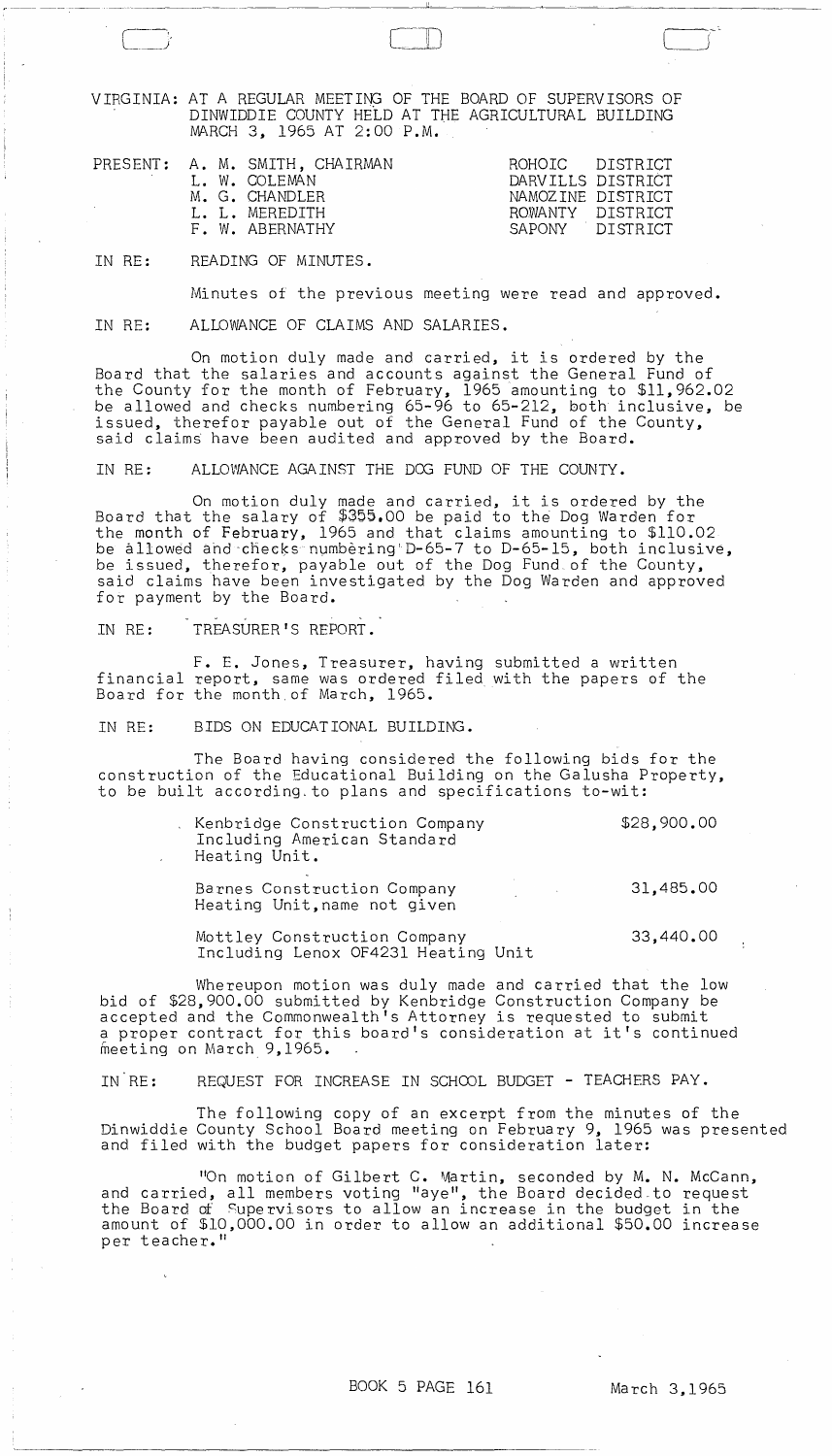IN RE: HEALTH DEPARTMENT - TO APPROVE SEWER SYSTEMS.

It appearing to the Board that Interstate Rt. #85 will cut thru drain fields of some homes in the county,

Upon motion duly made and carried the County Department of Health is given authority to inspect and approve or disapprove these systems.

IN RE: SCHOOL - WEST PETERSBUEG - NEEDED.

Superintendent of Schools George W. Hodge reported that there was an urgent need for a larger school at West Petersburg.

IN RE: SHEPIFF TO SELL POLICE CARS.

It appearing that the new police cars have been delivered,

Motion was duly made and carried that the Sheriff offer the old police cars for sale to the highest bidder at public auction with sales subject to the approval of the Board of Supervisors on March 20th at the courthouse at 1:00 P.M.

IN RE: GORDON GALUSHA,ARCHITECT - PLANS FOR RENOVATING COURTHOUSE AND BUILDING FINANCE BUILDING.

The Board members and officers having studied the suggestions presented by Mr. Gordon Galusha, Architect and recommended'by the County Planning Commission for remcdeling the Courthouse, and Clerk's Office and constructing a finance building,

Motion was duly made and carried that Mr. Galusha proceed with the preliminary drawings for presentation of the April Board meeting.

IN RE: F. L. LEWIS SUBDIVISION PLAT.

A plat of F. L. Lewis's Subdivision having been presented for approval, said plat having been approved by the Departments of Health and the Department of Highways,

Motion was duly made and carried that the Board approves this plat as presented with the requirement that any building permit must have the prior approval of the Department of Health, permist mass have the prior approval of the Espartment of her

IN RE: PARKVIEW SUBDIVISION - PLAT.

Mr. R. A. Bristow, L.S. having presented preliminary plat of Parkview cubdivision dated March 28,1964, same was discussed with the resident engineer and sanitarian and it was suggested that perculation tests be made before further planning.

IN RE: STREET LIGHTS - ROHOIC FARM AND MT. PLEASANT SUBDIVISIONS.

Petitions for the installation of Street lights in Rohoic Farms and Mt. Pleasant Subdivisions having been filed and reports from Vepco and the Chairman of the Board recommending that the following 3300 lumen mercury vapor street lights be installed as follows:

> (7) Seven in Eohoic Farms (5) Five in Mount Pleasant

-,

Motion was duly made and carried that the street lights be installed as recommended and billed to the County.

 $\sim$ 

IN RE: STREET LIGHTS - CARTER'S SUBDIVISION AND LEWIS ROAD.

Petitions having been presented requesting installation of street lights in Carter's Subdivision and Tewis Road Subdivision,

fution was duly made and carried that these requests be referred to Mr. Smith and Vepco for investigation and report at the April meeting.

IN RE: OLD MATOACA ROAD - PETITION FOR SECONDARY SYSTEM.

A petition signed by citizens interested in the inclusion of Old Matoaca Road extending south from Ferndale Park Road, approximately 350 yards to Rt. 601, having been presented,